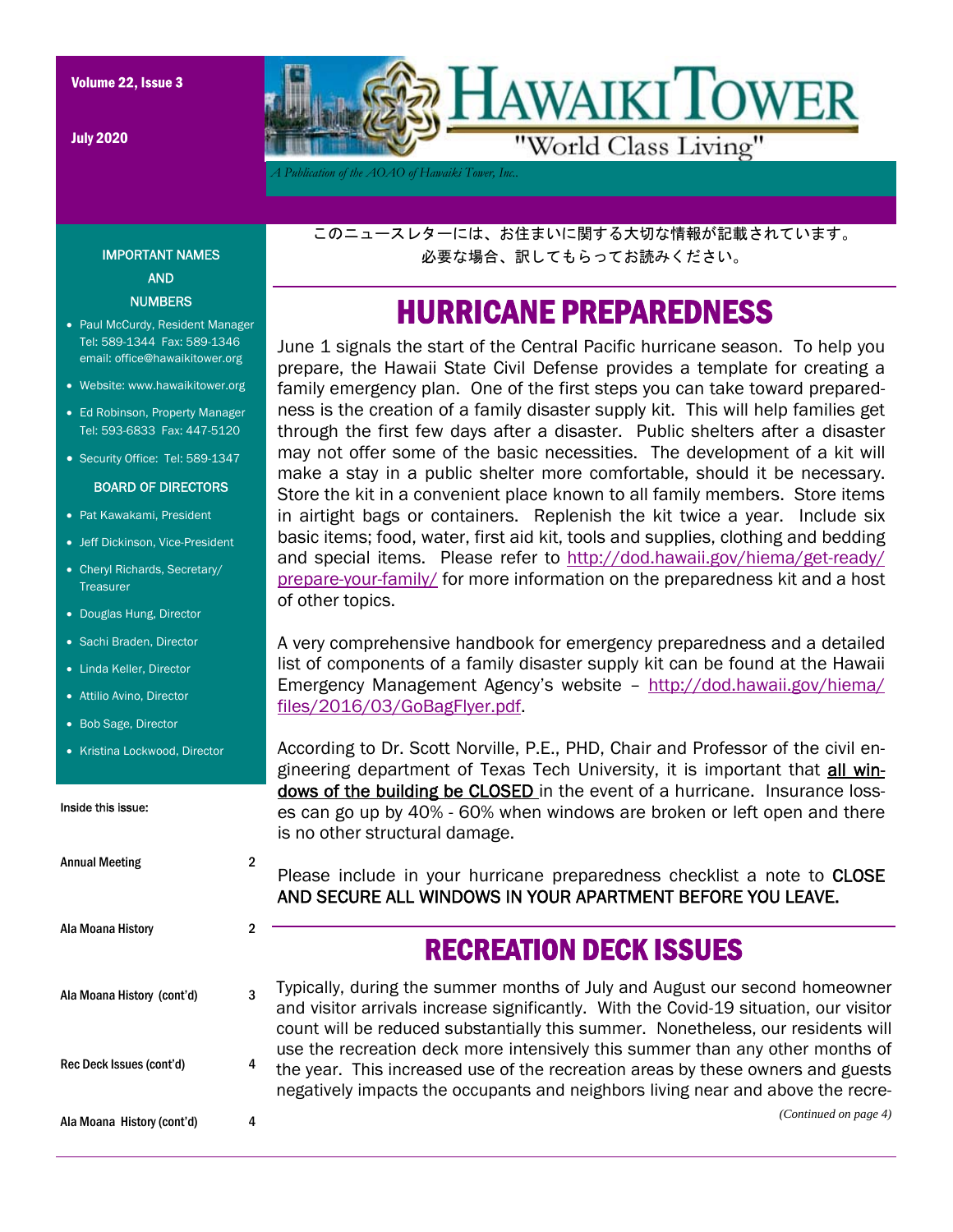The annual meeting of the AOAO of Hawaiki Tower, Inc. was scheduled to be held on March 30th at 6:00 pm in the level 3 lobby.

Due to the Corona Virus the meeting was postponed. The rescheduled annual meeting of Hawaiki Tower will be held on July 20th in the lobby of Hawaiki Tower. Check-in begins at 5:30pm and the meeting starts at 6:00pm.

At that meeting the membership will need to vote on candidates to fill four seats on the Board of Directors. Nominees for the four seats are Cheryl Richards, Sachiyo Braden, Kristina Lockwood and Douglas Hung.

If you have not already done so, please submit your proxy regardless of whether you plan to attend or not. This insures the maximum representation of the owners at the meeting. You can find a proxy at the following link. https://www.hawaikitower.org/ forms-1

Social distancing practices are required at the meeting and all attendees shall wear face masks.

The Association thanks these four candidates for their willingness to contribute their time and expertise to help Hawaiki maintain and enhance its position in the Honolulu Community Association market.

#### HISTORY OF ALA MOANA

Ka'ao and Mo'olelo of Waikīkī :

The marshland of Waikīkī was watered from streams in the Makiki, Mānoa, and Pālolo valleys, and from springs in Mānoa such as Punahou and Kānewai. The name Waikīkī, which means "water spurting from many sources" (Pukui et al. 1974:223), was well adapted to the character of the swampy land of ancient Waikīkī, where water from the upland valleys of Mānoa and Pālolo would gush forth from underground. Before construction of the Ala Wai Canal, the Mānoa and Pālolo streams did not merge until deep within Waikīkī. As they entered the flat Waikīkī Plain, the names of the

# HAWAIKI ANNUAL MEETING ALA MOANA HISTORY (cont'd)

streams changed; the Mānoa became the Kālia and the Pālolo became the Pāhoa. They joined near Hamohamo (now an area mauka [inland] of the Kapahulu Library) and then divided into three new streams, the Kuekaunahi, 'Āpuakēhau, and Pi'inaio. The Kuekaunahi once emptied into the sea at Hamohamo (near the intersection of 'Ōhua and Kalākaua avenues). The 'Āpuakēhau, also referred to on some maps as the Muliwai o Kawehewehe, or "the stream that opens the way" (Kanahele 1995:7), emptied into the ocean at Helumoa, between the Royal Hawaiian and Moana hotels. The Pi'inaio entered the sea in a wide delta at Kālia. The land between these three streams was called Waikolu, meaning "three waters" (Kanahele 1995:7–8). Pi'inaio Stream extends through the center of Kālia 'Ili. The meaning of Pi'inaio is uncertain but it could be an allusion to going inland (pi'i) to the location of a naio tree (bastard sandalwood; Myoporumsandwicense), near a stream crossing. The name of the area, "Kālia," translated as "waited for" (Pukui et al. 1974:77), provides a sense of "waiting," "loitering," or "hesitating." While the nuance is uncertain, the mouth of the Pi'inaio Stream would be a logical place for travelers to stop. Others believe the place was named after the native tree kālia (Elaeocarpusbifudus) (Clark 2011:437), which the Hawaiians used as thatching rods for their house roofs (Thrum 1891:95).

Kalamakua and His Romantic Meeting with Keleanuinoho'ana'api'api ("Great Kelea who flutters"):

The area of Kālia marked the end point of the Kalehuawehe surfing course, a surfing course that extended from the "surfing heiau [temple, shrine]" of Papa'ena'ena, at the foot of Lē'ahi (Diamond Head) to Kawewehi (the deep, dark surf) at Kālia (Kanahele 1995:56). Although most every level of society surfed, including women and children, ali'i were the true masters of the sport. The best surfer among Waikīkī's chiefs was Kalamakua (Kanahele 1995:57). "He came from a long ancestry of champion surfers whose knowledge, skill, and mana were handed down and passed on from generation to generation" (Kanahele 1995:57). His love affair with Keleanuinoho'ana'api'api (Great Kelea who flutters) reaffirms the central role that surfing played in the history of Waikīkī (Kanahele 1995:57): One day this beautiful chiefess with 'clear skin and sparkling eyes,' who then resided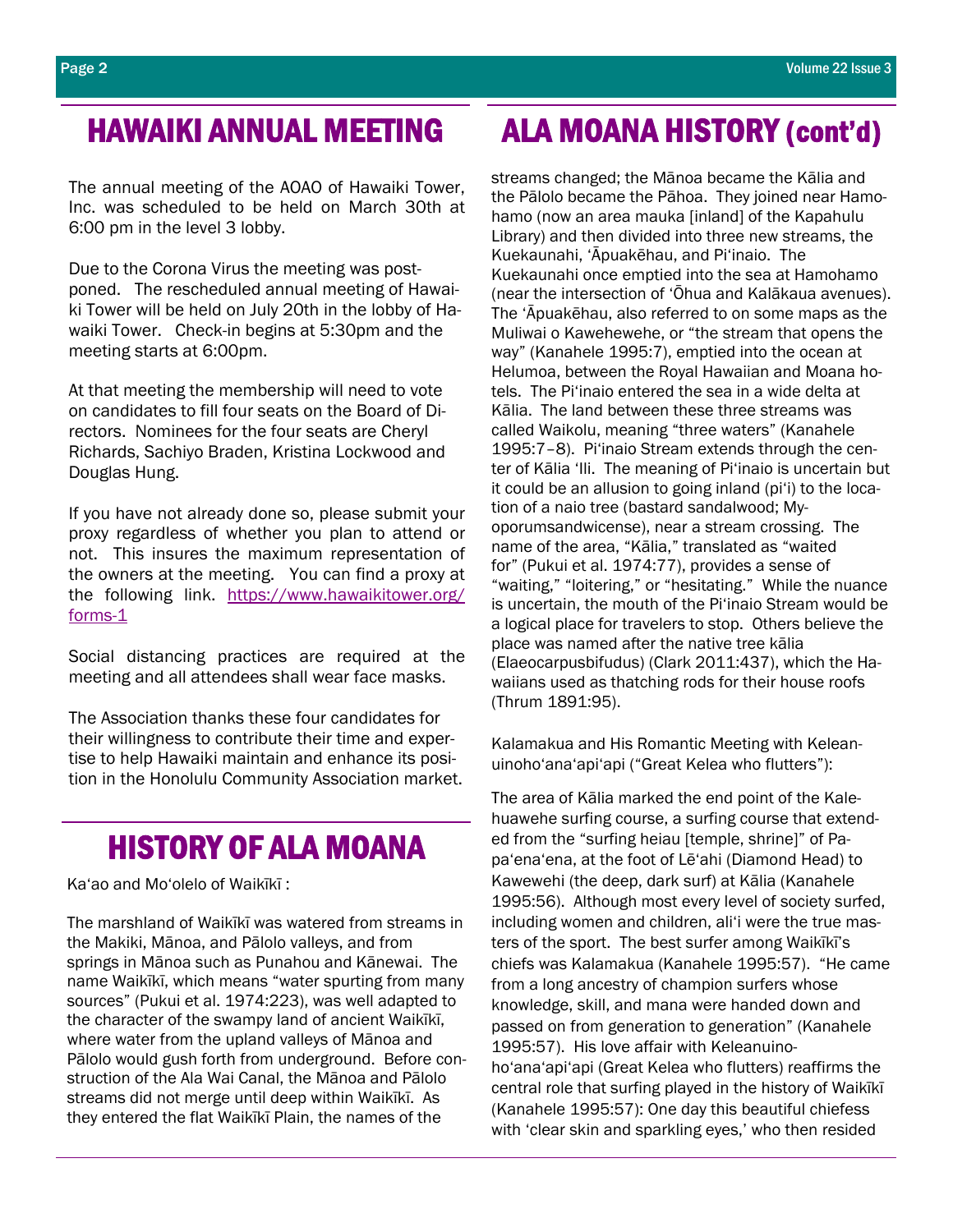#### ALA MOANA HISTORY (cont'd)

#### *(Continued from page 2)*

in Wahiawā (in Central O'ahu), was visiting Waikīkī with a few of her ladies-in-waiting. She entered the coconut grove and beach of Kawehewehe which was located just east of the Halekūlani Hotel. Here is where the sick came to bathe and to be healed. They would wear limu-kala (seaweed) leis and leave them in the water as a request to the gods for forgiveness of past wrongs which was the cause of much illness. The residents welcomed Keleanuinoho'ana'api'api and offered her coconuts to eat. She remarked that Waikīkī was 'the most pleasant place we have seen,' to which her hosts replied, 'This is a place for enjoyment. Over there is the kou grove of Kahaloa where one may view the surfing of the chiefs and of the ali'i nui Kalamakua. 'Kahaloa, or 'Long Place,' was also a beach area located today between the Royal Hawaiian and Halekūlani hotels and noted for its fragrant līpoa seaweed. When she asked if she could borrow a surfboard, the Waikīkīans were surprised because they thought people from Wahiawā were only adept at 'slicing mo'okilau ferns and pōpolo stalk,' not at surfing. They did not know that their visitor was originally from Maui where she surfed with all the chiefs. She was too beautiful to refuse and someone gave her a board. Before she entered the water, she 'rubbed off the red dirt of 'Ewa from her feet so as to look fresh,' and then paddled off like an expert, moving easily and noiselessly without the least heeling over. Instead of starting at the first break where kama'āina (native born or old-time resident) surfers congregated, she went beyond and waited for a large wave. She let the first, second and third waves pass, and rode the fourth all the way to shore. The chiefs and commoners were so impressed with her skill and grace that they immediately joined in loud cheers of admiration. Meanwhile, Kalamakua, who was working in his taro fields nearby asked his men who was causing the commotion. They replied that the people were amazed at the performance of a female surfer. A skilled surfer himself, Kalamakua rushed to the edge of the beach to see for himself. He recognized Kelea at once as the chiefess from Maui famed for her surfing prowess. When she reached shore, he took hold of her board and asked, 'Are you Kelea?' 'Yes,' she answered. As she stood up, in naked splendor, he removed his feathered shoulder cape and wrapped it around her. Then he guided her to a kapu place and



made her his ali'i wahine mō'ī, or queen. [Kanahele 1995:56–58]

The Shark God Ka'ehu:

In his book Waikīkī: 100 B.C. to 1900 A.D. An Untold Story, author George Kanahele discusses a particular legend concerning a man-eating shark in the waters off Waikīkī. In this mo'olelo "the little yellow shark Ka'ehu of Pearl Harbor who was endowed with magical power by his ancestor Kamohoali'i, the shark god and brother of Pele" (Kanahele 1995:58) devises a plan to destroy the man-eating shark who threatens the people of Waikīkī. One day Ka'ehu called his shark friends to accompany him to Puna. On the way they stopped at Waikīkī where they met Pehu, a man-eating shark from Maui, who was swimming back and forth at Kalehuawehe in wait for an unsuspecting surfer. Ka'ehu asked what Pehu was doing there and he replied, 'I'm catching a crab for my breakfast.' 'We'll help you catch your crab,'Ka'ehu said, and told him to go near the coral reef while he and his friends would drive them shore-

*(Continued on page 4)*